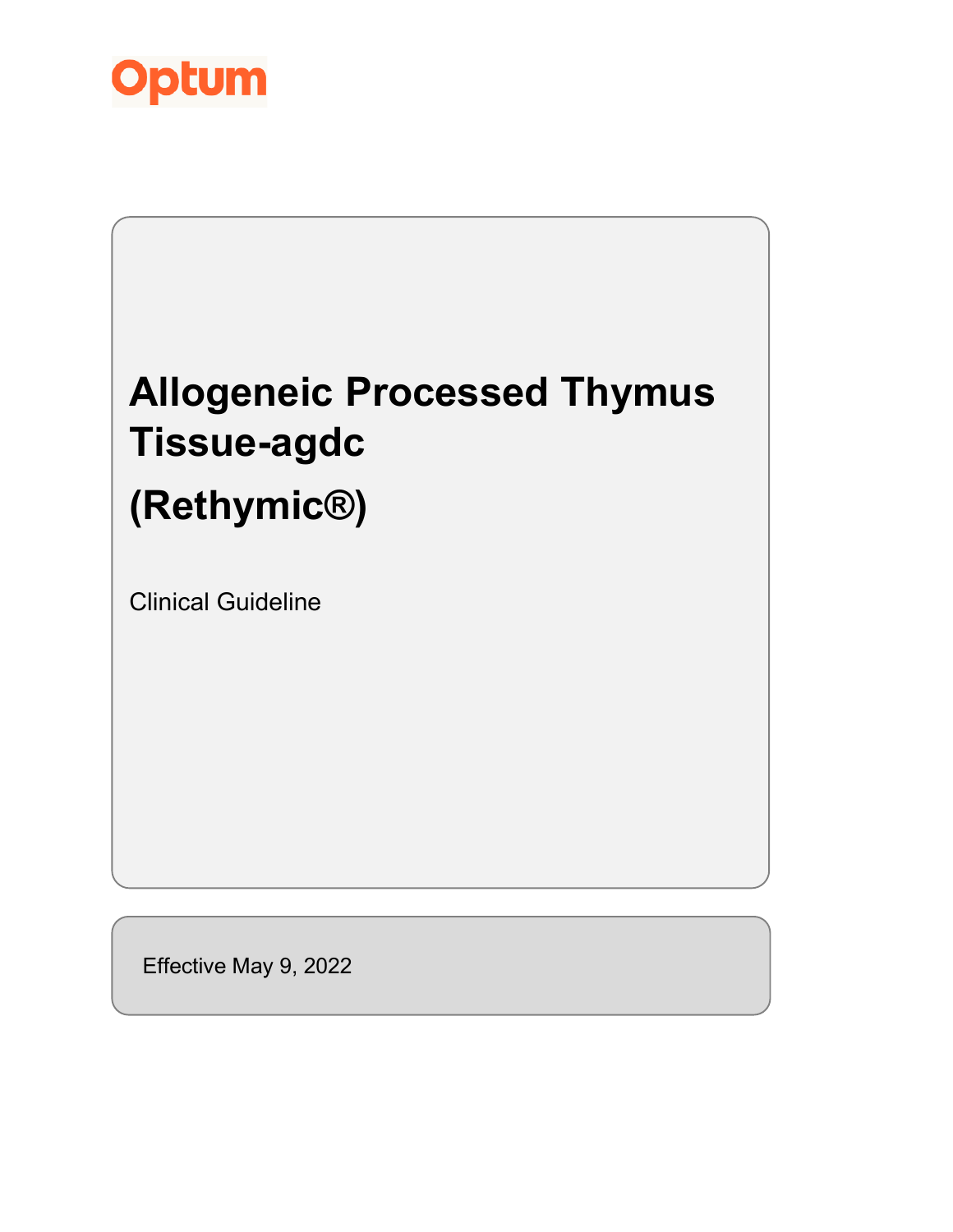# Contents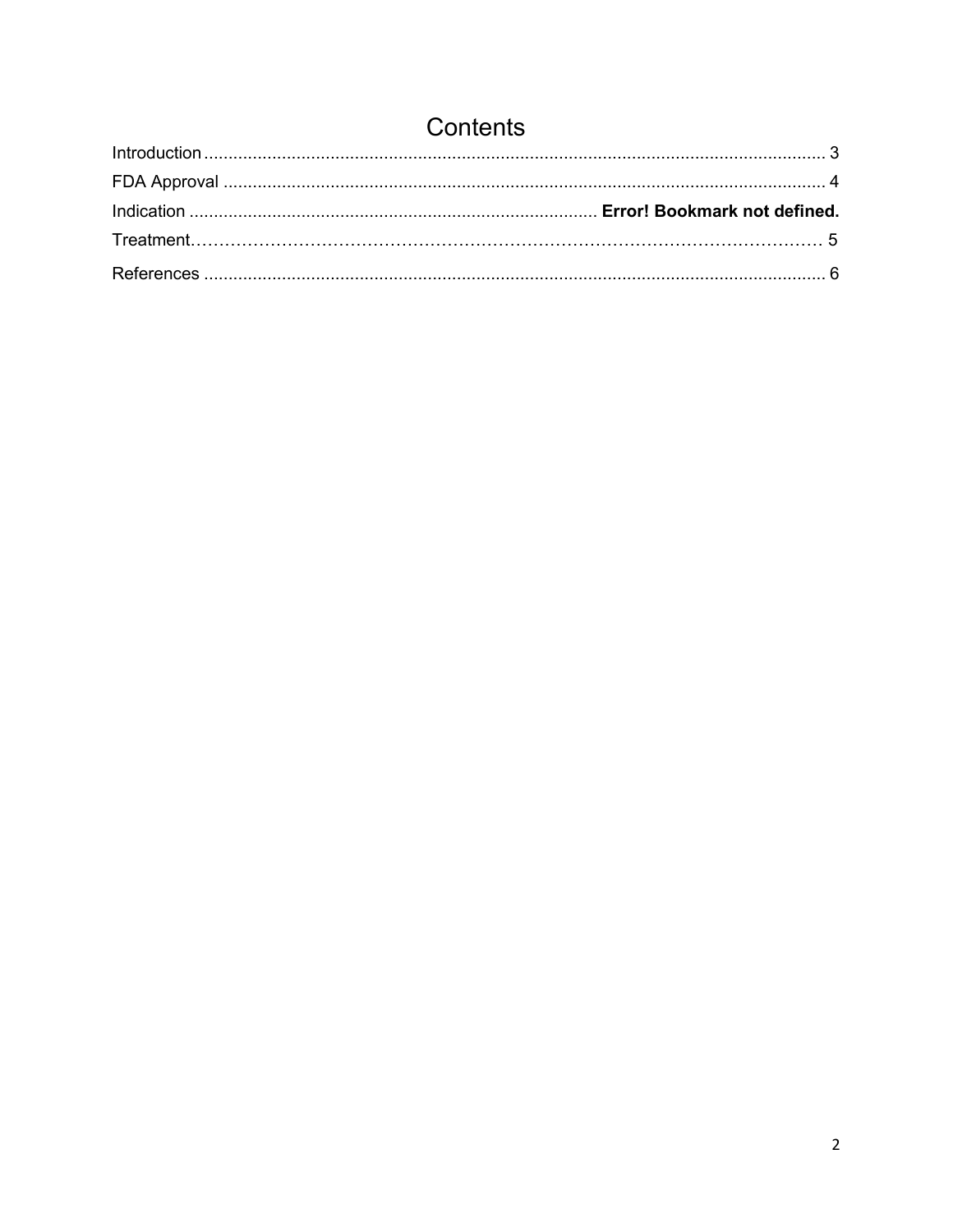# **Allogeneic Processed Thymus Tissue-agdc**

### **Introduction**

<span id="page-2-0"></span>Rethymic ® is composed of cultured thymus tissue (CTT) that is processed to preserve thymic epithelial cells and deplete most of the donor thymocytes prior to being implanted into pockets made in the recipient's quadriceps muscle. CTT acts similarly to normal thymus tissue to produce immunocompetent naïve T cells (CD3+ CD4+ CD45RA+ CD62L+ and CD3+ CD8+ CD45RA+ CD62L+ cells) that can migrate into the periphery and fight infection as CD3+CD4+ or CD3+CD8+ cells. After a CTT transplant, the recipient bone marrow stem cells go to the transplanted tissue to develop into recipient T cells. The recipient dendritic cells delete any developing thymocytes that bind too tightly to dendritic cells or donor thymic epithelium in the CTT. No T cells that will attack the recipient or the CTT leave the thymus. Naïve T cells appear in the peripheral blood usually between 6- and 12-months post implantation (Markert, 2022).

Rethymic ® dosage is determined by the total surface area of the tissue slices and the recipient's body surface area (BSA). A slice is defined as the contents on a single filter membrane. The recommended dose range is 5,000 to 22,000 mm<sup>2</sup> of Rethymic surface area per  $m<sup>2</sup>$  recipient BSA. Up to 42 slices are supplied in a single-dose unit according to the dosage calculated in advance by the manufacturer for the specific patient (FDA, Rethymic® Full Prescribing Information, 2021).

Markert and colleagues (2022) demonstrated efficacy in 10 prospective, single-center, open-label studies from 1993 to 2020. A total of 105 patients were enrolled and received CTT transplants. Of those, 10 patients had diagnoses other than congenital athymia and/or received prior treatments. Of the 105 patients, 95 were included in the primary efficacy set. For inclusion, patients had to have athymia as defined by flow cytometry demonstrating a circulating CD3+ CD45RA+CD62L+ T cell count lower than 50/mm3 or less than 5% of the total T cell count on 2 separate flow cytometry analyses (1 performed within 3 months and 1 performed within 1 month before administration of CTT), unless they were enrolled in the expanded access protocol, according to which the naïve  $T$  cell count could be higher than 50mm<sup>3</sup>. Other key eligibility criteria included cDGA or FOXN1 deficiency and the absence of genetic defects associated with SCID. Exclusion criteria included heart surgery within 4 weeks before administration of CTT, poor surgical candidacy as determined by surgeon or anesthesiologist, HIV infection, prior attempts at immune reconstitution, ventilator dependence, and cytomegalovirus (CMV) infection for patients requiring immunosuppression. Immunosuppression was given to patients on the basis of proliferative response to phytohemagglutinin (PHA), regardless of typical or atypical phenotype.

Of the 95 patients with congenital athymia in the efficacy analysis set (EAS), 93 had the protocol-defined diagnosis of cDGA and 2 had FOXN1 deficiency. Kaplan-Meier estimated survival rates for EAS at 1-year and 2-years after receipt of CTT were 77% and 76%, respectively. The median follow-up time for the EAS was 7.6 years and ranged from 0 to 25.5 years. For patients who were alive 1 year after receipt of CTT, the estimated survival rate at a median follow-up time of 10.9 years was 93%. Median T-cell counts reached their peak at approximately 1-2 years after CTT transplant. Naïve T-cell numbers started at 0 in all patients and increased to their highest numbers in year 2. T-cell function was studied by proliferative responses to mitogens and antigens. B-cell and NK cell counts remained in the normal range in most patients and almost all patients were able to stop IgG replacement therapy (Markert, 2022).

Of 105 patients, there were 32 patients with at least 1 severe adverse event, 35 with at least 1 lifethreatening adverse event, and 26 adverse event -related deaths. In all, 53 patients had infections categorized as severe, 13 categorized as life-threatening, and 11 had fatal infections. A total of 78 new viral infections were reported in the first year after CTT transplant. There were a total of 28 deaths among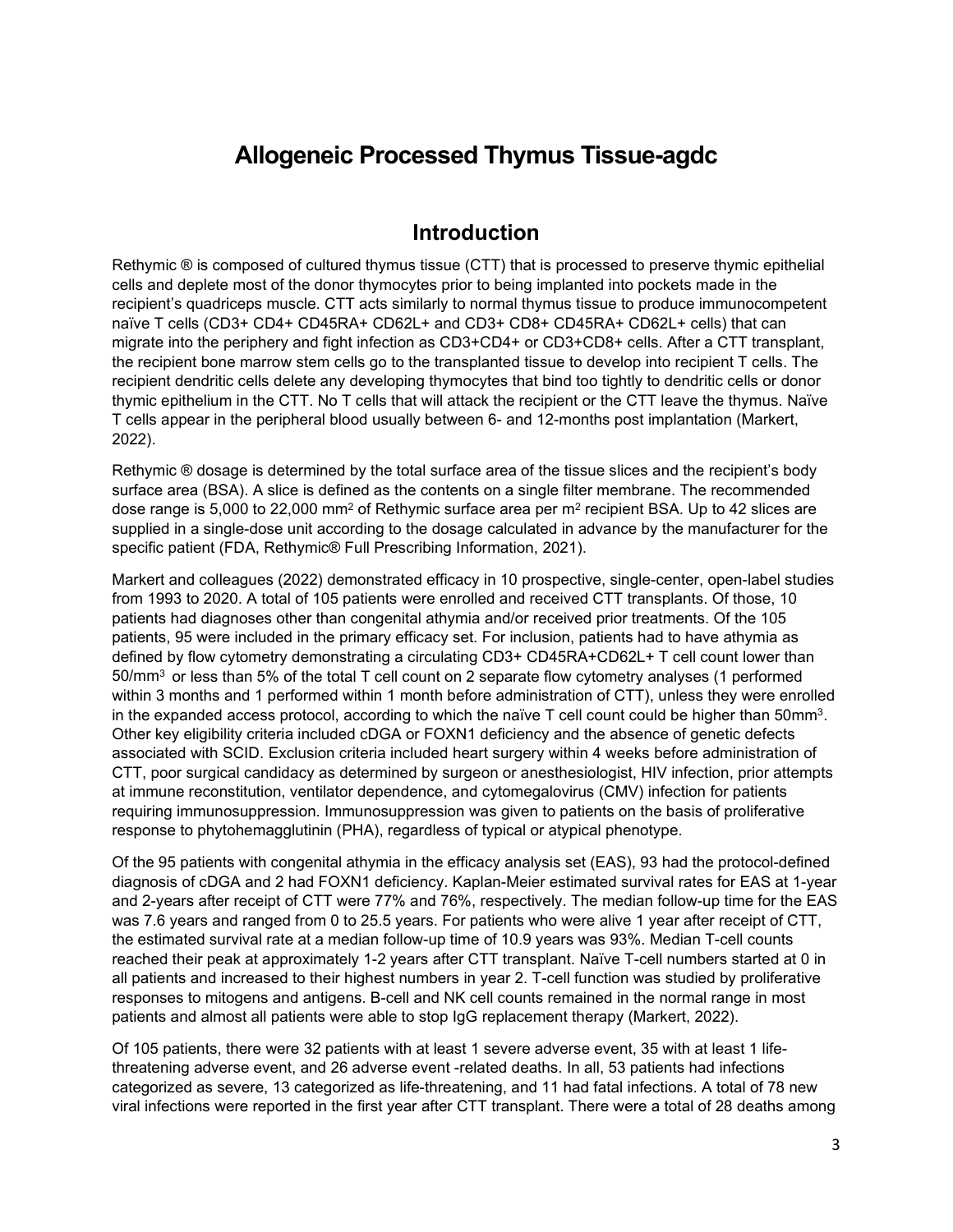the 105 patients; 26 were considered related to adverse events and 2 others were reported after patients were withdrawn from the study because of an SCID diagnosis following CTT transplant. Of the 28 deaths, 22 (including 12 of the 13 infection-related deaths) occurred in the first year following transplant, while the patients were still immunodeficient. Respiratory failure was responsible for 10 deaths and there were 5 patients for whom bleeding was a major concern and contributed to their deaths (Markert, 2022).

Rethymic® is currently manufactured at the Marcus Center for Cellular Cures (Duke University School of Medicine, Durham, NC) and administered in an operating suite at Duke University Medical Center.

# **FDA Approval**

<span id="page-3-0"></span>In October 2021, the U.S. Food and Drug Administration (FDA) approved allogeneic processed thymus tissue-agdc (Rethymic®) for immune reconstitution in pediatric patients with congenital athymia.

### **Indication**

Congenital athymia is an ultra- rare pediatric immune disorder characterized by the absence of a thymus with an estimated incidence of 17 to 24 infants per 4 million live births annually (Collins, 2021). Congenital athymia results in profound immunodeficiency and immune dysregulation and is usually associated with several underlying genetic and syndromic conditions including complete DiGeorge anomaly (cDGA) , 22q11.2 deletion syndrome, CHARGE (coloboma, heart defect, choanal atresia, growth or mental retardation, genital hypoplasia, and ear anomalies or deafness) syndrome, forkhead box protein N1 (FOXN1) deficiency and diabetic embryopathy. Comorbidities of these syndromes include hypoparathyroidism, heart and kidney defects, esophageal and tracheal atresia, choanal atresia, and developmental delay (Markert et al., 2022). Similar to a phenotype of severe combined immunodeficiency (SCID), athymic infants often present with absent T cells but normal numbers of B cells and Natural Killer (NK) cells, making it critical to distinguish athymia from SCID as treatments differ. In the United States, newborn SCID screening has become the standard method for detecting congenital athymia. Flow cytometry along with testing for the genes responsible for SCID are required to confirm a diagnosis of congenital athymia. (Collins et al., 2021).

Characteristics of congenital athymia include profound T cell deficiency, susceptibility to opportunistic infections, and predisposition to develop autologous graft-versus-host disease (GVHD). Autologous GVHD is the term used to refer to auto-reactive T cells that escaped T cell selection due to lack of thymus. These T cells frequently produce a cellular infiltrate and organ damage (Collins et al., 2021). Infants with congenital athymia must not receive immunizations prior to immune reconstitution as live vaccines may be fatal.

Caregivers of children with congenital athymia report substantial and wide-ranging burdens including lifethreatening clinical manifestations, the emotional toll of constant fear their child may die, social isolation, and financial impact of loss of income as parents give up or take time off from work to care full time for their child (Hsieh et al., 2021)

Owing to the lack of curative treatment, children with congenital athymia generally do not survive beyond early childhood. Hematopoietic stem cell transplants have been attempted in the past with very few patients surviving. Until recently, supportive care including immunoglobulin replacement, prophylactic antimicrobials, and protective isolation was the only available treatment (Markert et al., 2022).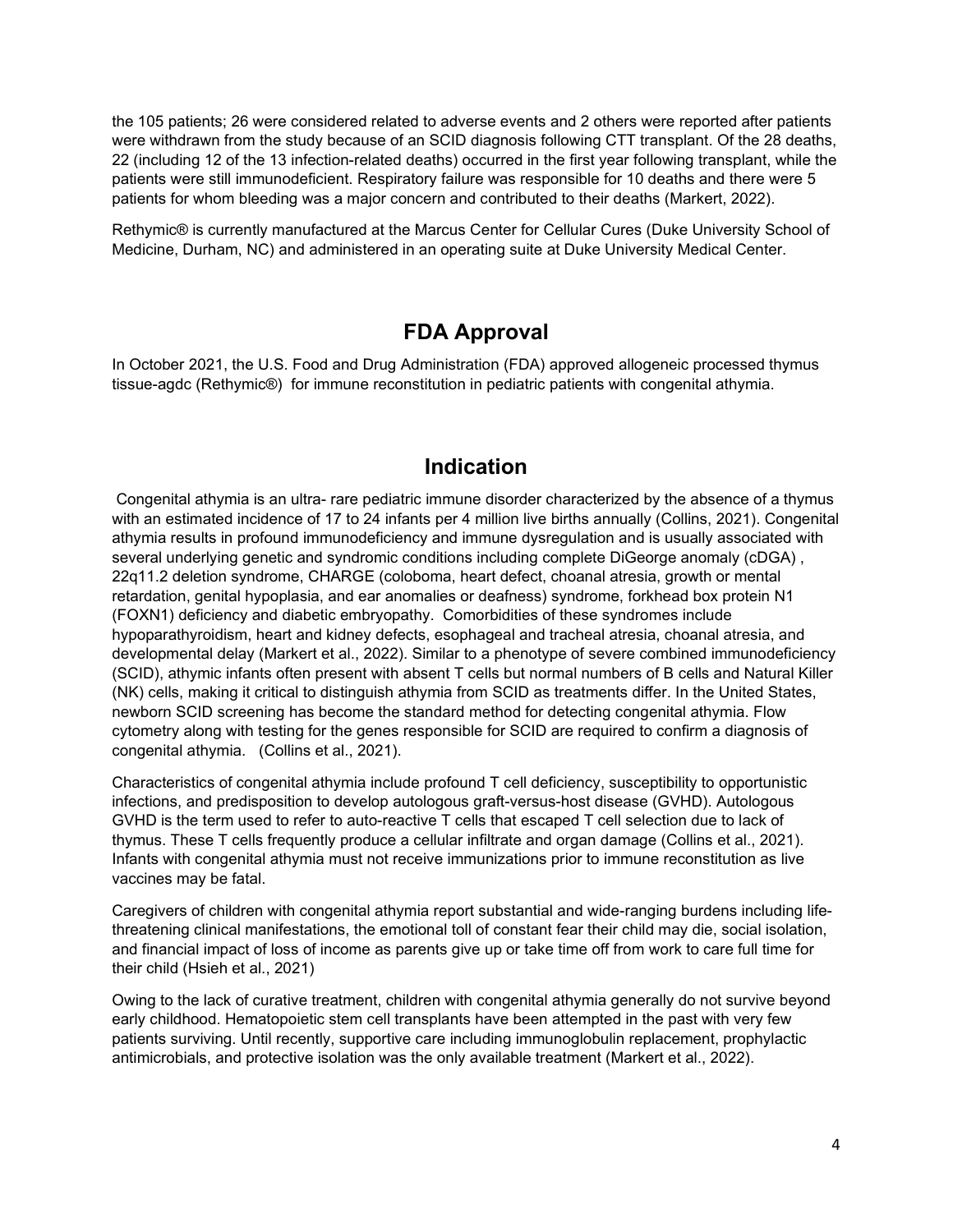# **Treatment**

Transplantation of allogeneic processed thymic tissue-agdc (Rethymic®) may be considered medically necessary when one of the following criteria are met:

- Member has congenital athymia associated with one of the following diagnosis:
	- o FOXN1 deficiency
	- o Complete DiGeorge syndrome (cDGS), also referred to as complete DiGeorge anomaly (cDGA)
	- o 22q11.2 deletion
	- o CHARGE Syndrome

### **AND**

 a circulating T cell count on flow cytometry demonstrating fewer than 50 naïve T cells/mm3 (CD45RA+ CD62L+) in the peripheral blood

### *OR* OR

less than 5% of the total T cells being naïve in phenotype

### **AND**

- <span id="page-4-0"></span>• All of the following criteria are met:
	- o Severe combined immunodeficiency (SCID) has been conclusively ruled out by the absence of SCID-causing genetic defects
	- $\circ$  Member has not previously received thymus tissue transplantation in his or her lifetime<br> $\circ$  Dosage will not exceed a single, one-time dose up to 22,000 mm<sup>2</sup> of Rethymic surface
	- Dosage will not exceed a single, one-time dose up to 22,000 mm<sup>2</sup> of Rethymic surface area per m<sup>2</sup> recipient body surface area (BSA), not to exceed 42 slices as calculated and supplied by the manufacturer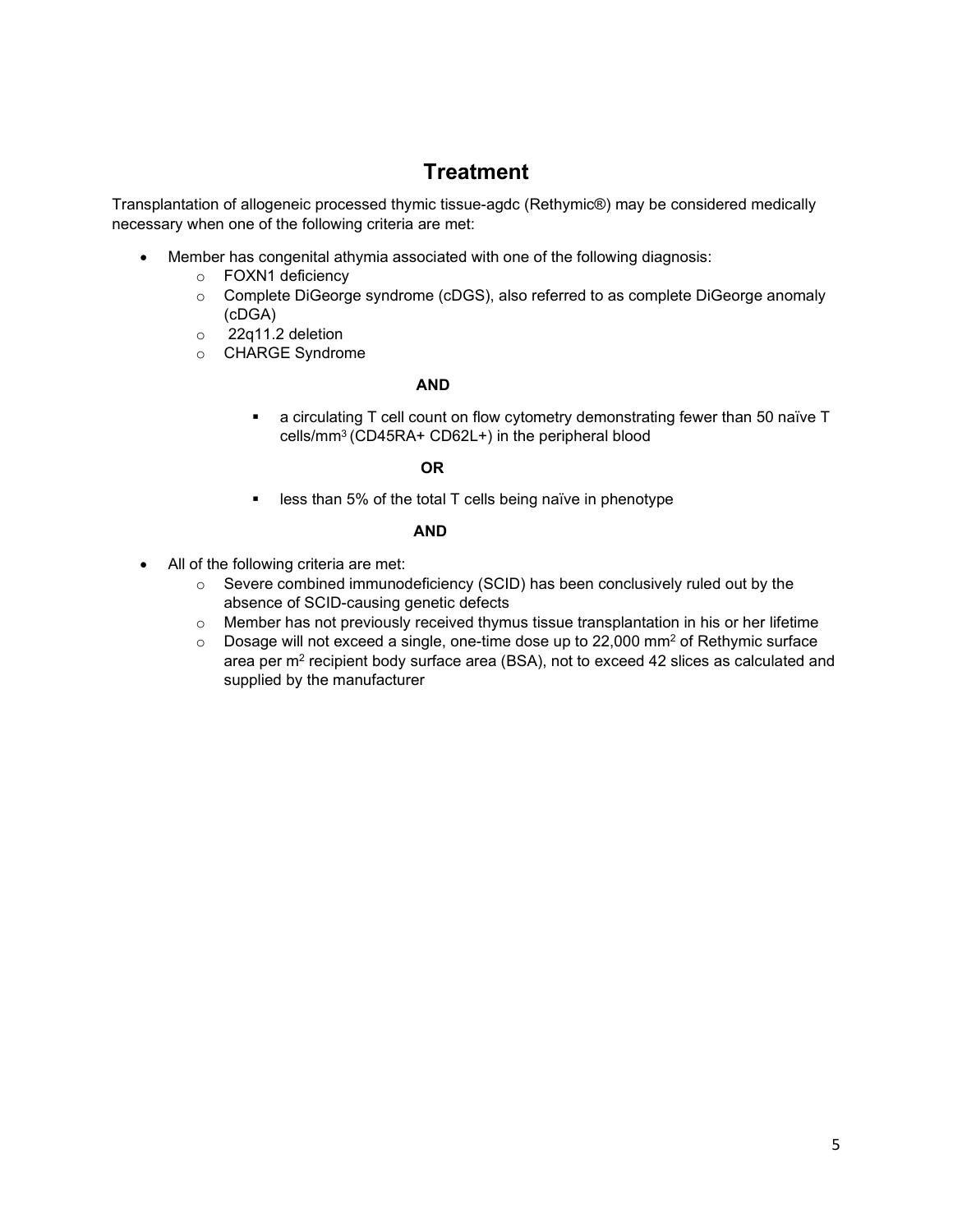### **References**

Collins C, Kim-Chang JJ, Hsieh E, et al. Economic burden of congenital athymia in the United States for patients receiving supportive care during the first 3 years of life. J Med Econ. 2021 Jan-Dec;24(1):962- 971. doi: 10.1080/13696998.2021.1962129. PMID: 34324414.

Collins C, Sharpe E, Silber A, et al. Congenital Athymia: Genetic Etiologies, Clinical Manifestations, Diagnosis, and Treatment. J Clin Immunol. 2021 Jul;41(5):881-895. doi: 10.1007/s10875-021-01059-7. Epub 2021 May 13. PMID: 33987750; PMCID: PMC8249278.

Hsieh EWY, Kim-Chang JJ, Kulke S, et al. Defining the Clinical, Emotional, Social, and Financial Burden of Congenital Athymia. Adv Ther. 2021 Aug;38(8):4271-4288. doi: 10.1007/s12325-021-01820-9. Epub 2021 Jul 2. PMID: 34213759; PMCID: PMC8342356.

Markert ML, Gupton SE, McCarthy EA. Experience with cultured thymus tissue in 105 children. J Allergy Clin Immunol. 2022 Feb;149(2):747-757. doi: 10.1016/j.jaci.2021.06.028. Epub 2021 Aug 4. PMID: 34362576; PMCID: PMC8810898.

U. S. Food and Drug Administration. Center for Drug Evaluation and research. (2021). Rethymic (allogeneic processed thymus tissue-agdc) Full Prescribing Information. Accessed 2/16/2022. Available at: Package Insert - [RETHYMIC. \(fda.gov\)](https://www.fda.gov/media/152912/download#:%7E:text=2.1%20Dosage-,RETHYMIC%20is%20administered%20by%20a%20surgical%20procedure.,variable%20in%20size%20and%20shape.)